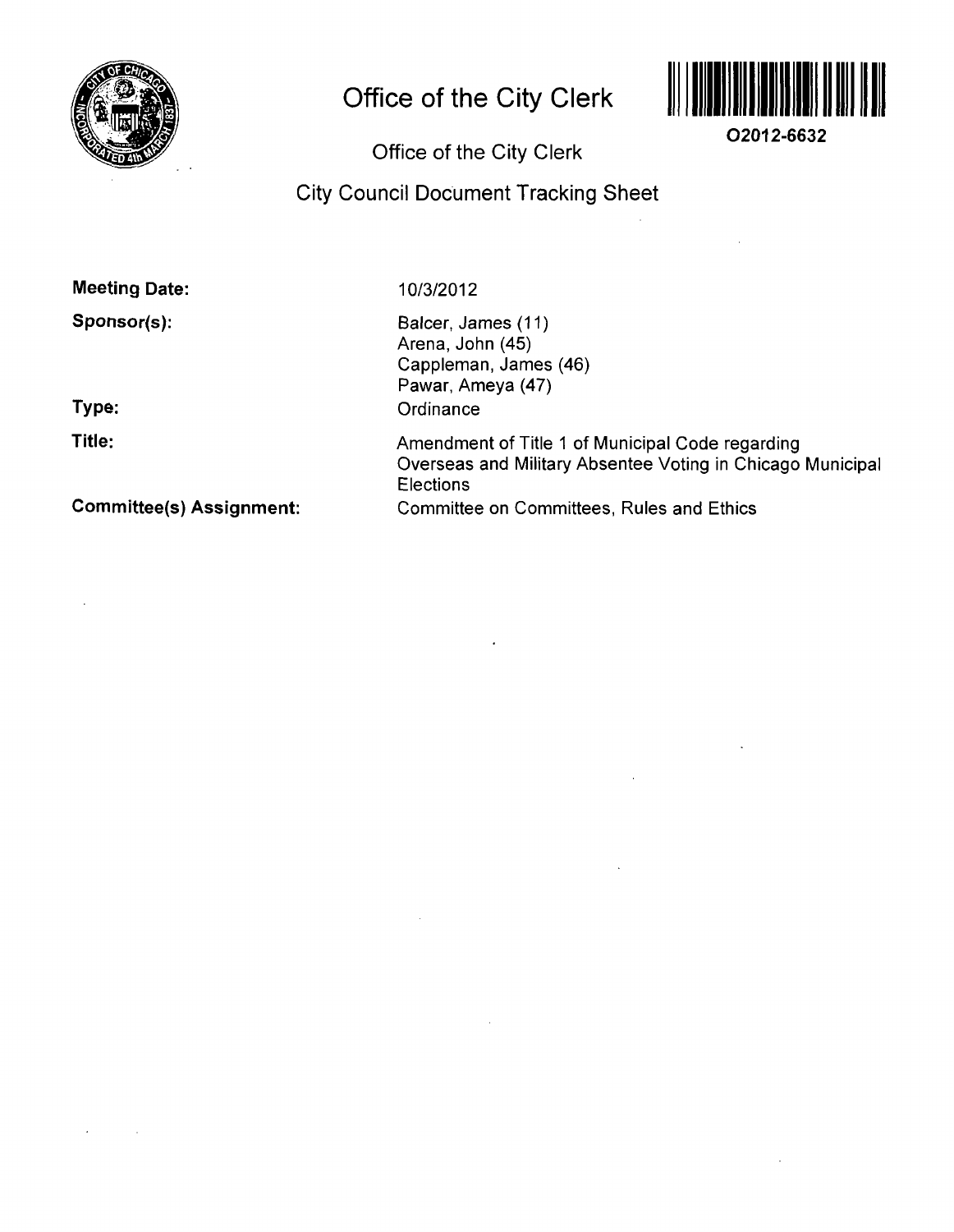Rules.

## **ORDINANCE ENACTING RANKED BALLOTS IN MUNICIPAL ELECTIONS FOR OVERSEAS VOTERS**

Whereas overseas voters and military voters enjoy the full voting rights of American citizens and have the right to vote in ail elections for federal, state, county, and municipal offices; and

Whereas, in odd-numbered years, the time between consolidated primary election and the consolidated election makes it impossible for election authorities to receive ballots from the consolidated primary, tally the vote, print ballot for the subsequent consolidated election, mail those ballots, and receive those ballots by the deadline from many overseas absentee voters and military absentee voters, thereby disenfranchising overseas absentee voters; and

Whereas such compressed timeframe, without an allowance for overseas and military absentee voters, effectively disenfranchises those voters from participating in municipal elections; and

Whereas the Illinois General Assembly provided for a procedure to eliminate this disenfranchisement in 10 ILCS 5/16-5.01(c); and

Whereas 10 ILCS 5/16-5.01(c) allows for municipal election authorities to utilize a ranked ballot for overseas and military absentee voters to prevent disenfranchisement, should such election authority have the ability and the municipality approve the use of a ranked ballot for such voters; and

Whereas ranked ballots allow voters to rank their selections for each office in order of preference, and the voter's vote goes to their next selected preference should their higher preference candidate be eliminated; and

Whereas ranked balloting folds smoothly with Chicago's municipal runoff election format;

## Be it ordained by the City Council of the City of Chicago:

SECTION 1. The above recitals are expressly incorporated in and made a part of this ordinance as though fully set forth herein.

SECTION 2. Titie 1 of the Municipal Code of the City of Chicago is hereby amended by adding new Chapter 1-17.

## Chapter 1-17

Overseas and Military Absentee Voting in Chicago Municipal Elections

## 1-17-010 Administrative Ability

Within 30 days of the adoption of this section The Board of Election Commissioners for the City of Chicago, in compliance with 10 ILCS 5/16-5.01(c), shall submit a written statement to the City Clerk attesting to its administrative ability to administer ranked ballot voting for overseas and military absentee voters in consolidated primary elections.

1-17-020 Definitions

All terms used in this Chapter shall be defined as they are in 10 ILCS 5 et. al.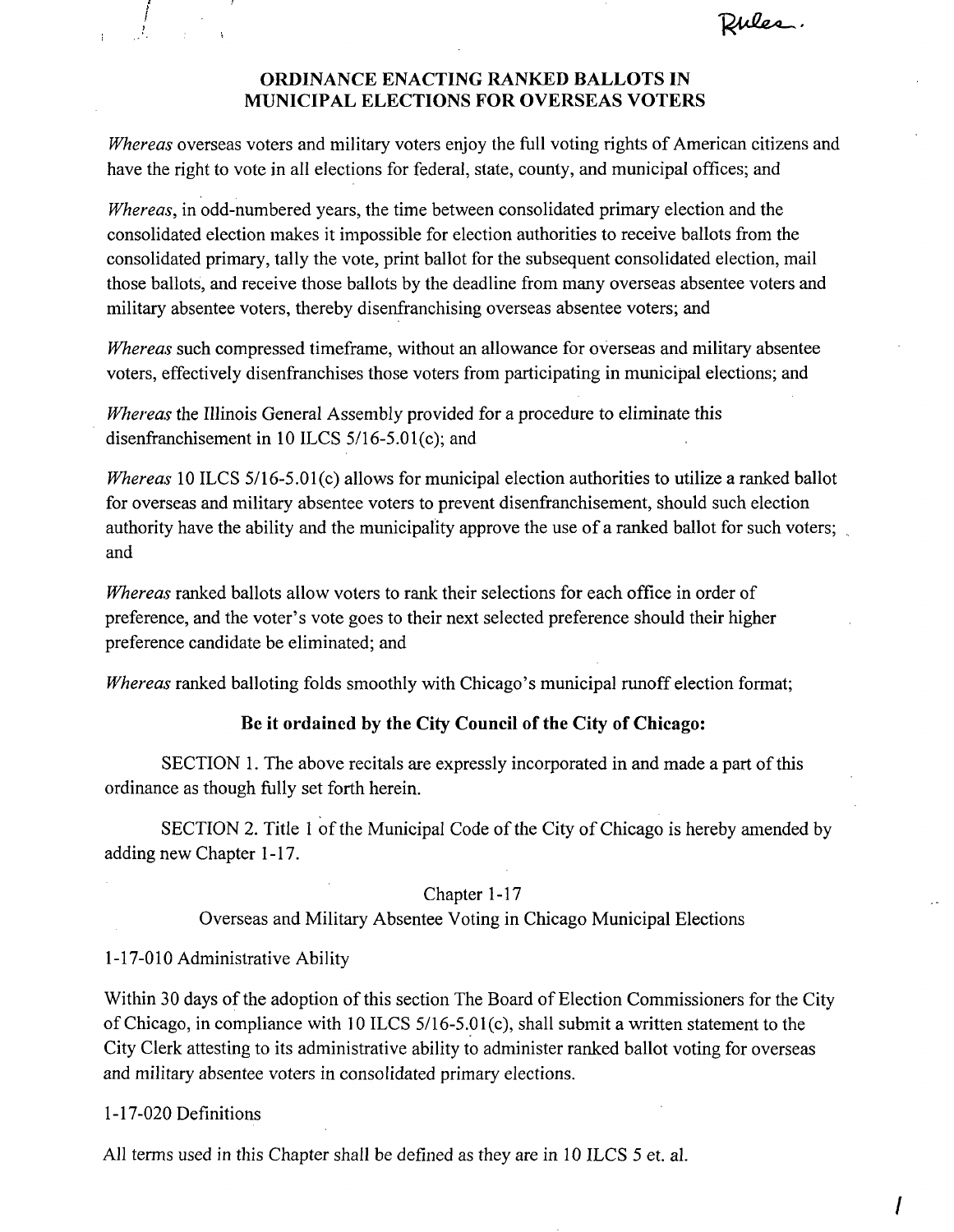1-17-030 Ranked Voting for Overseas Absentee Voters and Military Absentee Voters

Pursuant to 10 ILCS 5/16-5.01(c), and consistent with the rules promulgated by the Illinois State Board of Elections, the City of Chicago hereby enacts ranked ballots in consolidated primary elections for voters who are otherwise eligible to vote as an overseas absentee voter or military absentee voter.

amisaBalca

Alderman John Arena, 45<sup>th</sup> Ward Klderman James A. Balcer, 11<sup>th</sup> Ward

Way  $48$ *itytJpialz*  n N ろっ

 $10*$ ohn A. Topp 49  $\lambda$ - 22  $37$ 

May Olivan 41

20 39



Martin - City C9

:<br>UWW

2